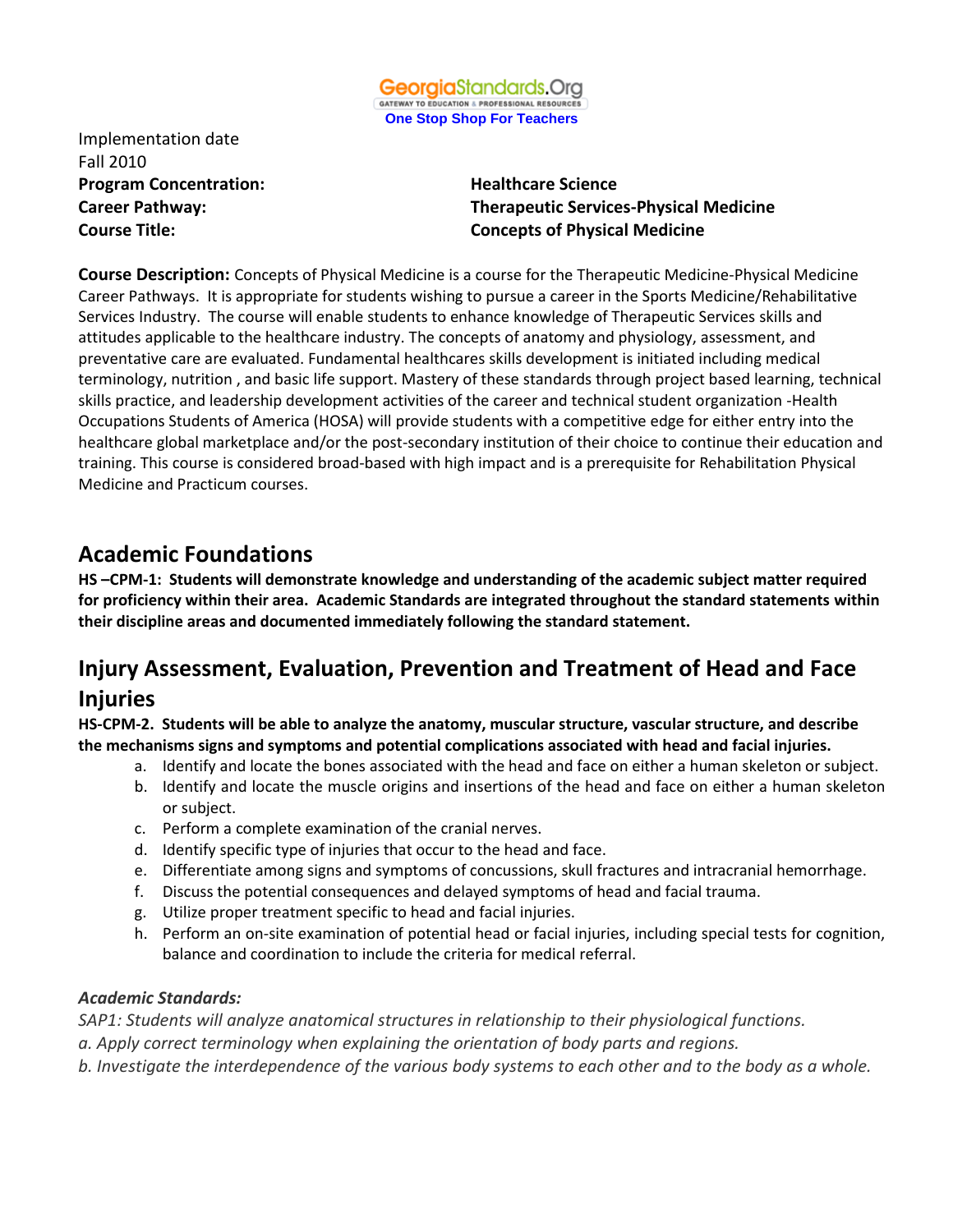

### Implementation date

### Fall 2010

*SAP2: Students will analyze the interdependence of the integumentary, skeletal, and muscular systems as these relate to the protection, support and movement of the human body.*

*a. Relate the structure of the integumentary system to its functional role in protecting the body and maintaining homeostasis.*

*b. Explain how the skeletal structures provide support and protection for tissues, and function together with the muscular system to make movements possible.*

# **Injury Assessment, Evaluation, Prevention and Treatment of Cervical Spine and Upper Thoracic Spine**

**HS-CPM-3. Students will analyze the anatomy, muscular structure, vascular structure, ROM, MMT and special tests, as well as prevention and treatment, of the cervical spine and upper thoracic spine.**

- a. Identify and locate the bones associated with the cervical spine and upper thoracic spine on either a human skeleton or subject.
- b. Identify and locate the muscle origins and insertions of the cervical spine and upper thoracic spine on either a human skeleton or subject.
- c. Demonstrate muscle actions associated with the cervical spine and upper thoracic spine.
- d. Perform a functional assessment of myotomes, dermatomes, reflexes and vascularity of the cervical spine and upper thoracic spine.
- e. Interpret the causes of neuropathy in the upper extremity relative to cervical pathology.
- f. Administer Passive Range of Motion (PROM) and Active Range of Motion (AROM) tests special to the cervical spine and upper thoracic spine.
- g. Administer MMT specific to the cervical spine and upper thoracic spine.
- h. Identify specific type of injuries that occur to the cervical spine and upper thoracic spine.
- i. Define the proper evaluation procedures and special tests specific to injuries associated with the cervical spine and upper thoracic spine.
- j. Identify and demonstrate proper preventative techniques to the cervical spine and upper thoracic spine.
- k. Utilize proper treatment techniques specific to the cervical spine and upper thoracic spine.
- l. Participate in mock examinations and practical simulations.

## *Academic Standards:*

*SAP1: Students will analyze anatomical structures in relationship to their physiological functions.*

*a. Apply correct terminology when explaining the orientation of body parts and regions.*

*b. Investigate the interdependence of the various body systems to each other and to the body as a whole.*

*SAP2: Students will analyze the interdependence of the integumentary, skeletal, and muscular systems as these relate to the protection, support and movement of the human body.*

*a. Relate the structure of the integumentary system to its functional role in protecting the body and maintaining homeostasis.*

*b. Explain how the skeletal structures provide support and protection for tissues, and function together with the muscular system to make movements possible.*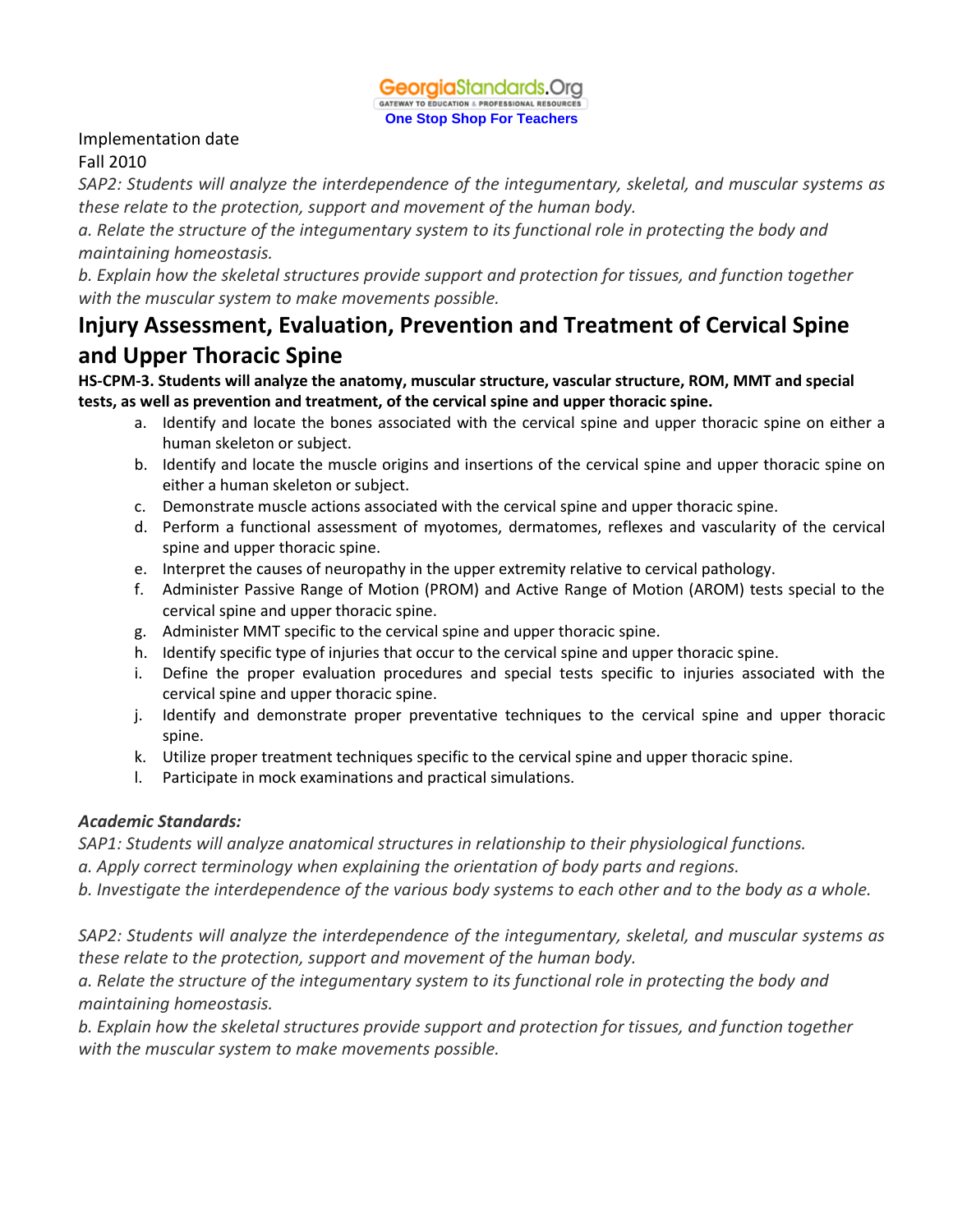

Implementation date Fall 2010

# **Injury Assessment, Evaluation, Prevention and Treatment of Lower Thoracic Spine and Lumbar Spine**

**HS-CPM-4. Students will analyze the anatomy, muscular structure, vascular structure, ROM, MMT and special tests, as well as prevention and treatment, of the lower thoracic spine and lumbar spine.**

- a. Identify and locate the bones associated with the lower thoracic spine and lumbar spine on either a human skeleton or subject.
- b. Identify and locate the muscle origins and insertions of the lower thoracic spine and lumbar spine on either a human skeleton or subject.
- c. Demonstrate muscle actions associated with the lower thoracic spine and cervical spine.
- d. Perform a functional assessment of myotomes, dermatomes, reflexes and vascularity of the lower thoracic spine and lumbar spine.
- e. Interpret the causes of neuropathy in the upper and lower extremity relative to lumbar pathology.
- f. Administer Passive Range of Motion (PROM) and Active Range of Motion (AROM) tests special to the lower thoracic spine and lumbar spine.
- g. Administer MMT specific to the lower thoracic spine and lumbar spine.
- h. Identify specific type of injuries that occur to the lower thoracic spine and lumbar spine.
- i. Define the proper evaluation procedures and special tests specific to injuries associated with the lower thoracic spine and lumbar spine.
- j. Identify and demonstrate proper preventative techniques to the lower thoracic spine and lumbar spine.
- k. Utilize proper treatment techniques specific to the lower thoracic spine and lumbar spine.
- l. Participate in mock examinations and practical simulations.

#### *Academic Standards:*

*SAP1: Students will analyze anatomical structures in relationship to their physiological functions.*

*a. Apply correct terminology when explaining the orientation of body parts and regions.*

*b. Investigate the interdependence of the various body systems to each other and to the body as a whole.*

*SAP2: Students will analyze the interdependence of the integumentary, skeletal, and muscular systems as these relate to the protection, support and movement of the human body.*

*a. Relate the structure of the integumentary system to its functional role in protecting the body and maintaining homeostasis.*

*b. Explain how the skeletal structures provide support and protection for tissues, and function together with the muscular system to make movements possible.*

# **Injury Assessment, Evaluation, Prevention and Treatment of Thoracic and Abdomen**

**HS-CPM-5. Students will analyze the anatomy, muscular structure, vascular structure, ROM, and special tests, as well as prevention and treatment, of the thoracic and abdomen.**

- a. Identify and locate the bones associated with the thoracic region on either a human skeleton or subject.
- b. Identify and locate the muscle origins and insertions of the thoracic region on either a human skeleton or subject.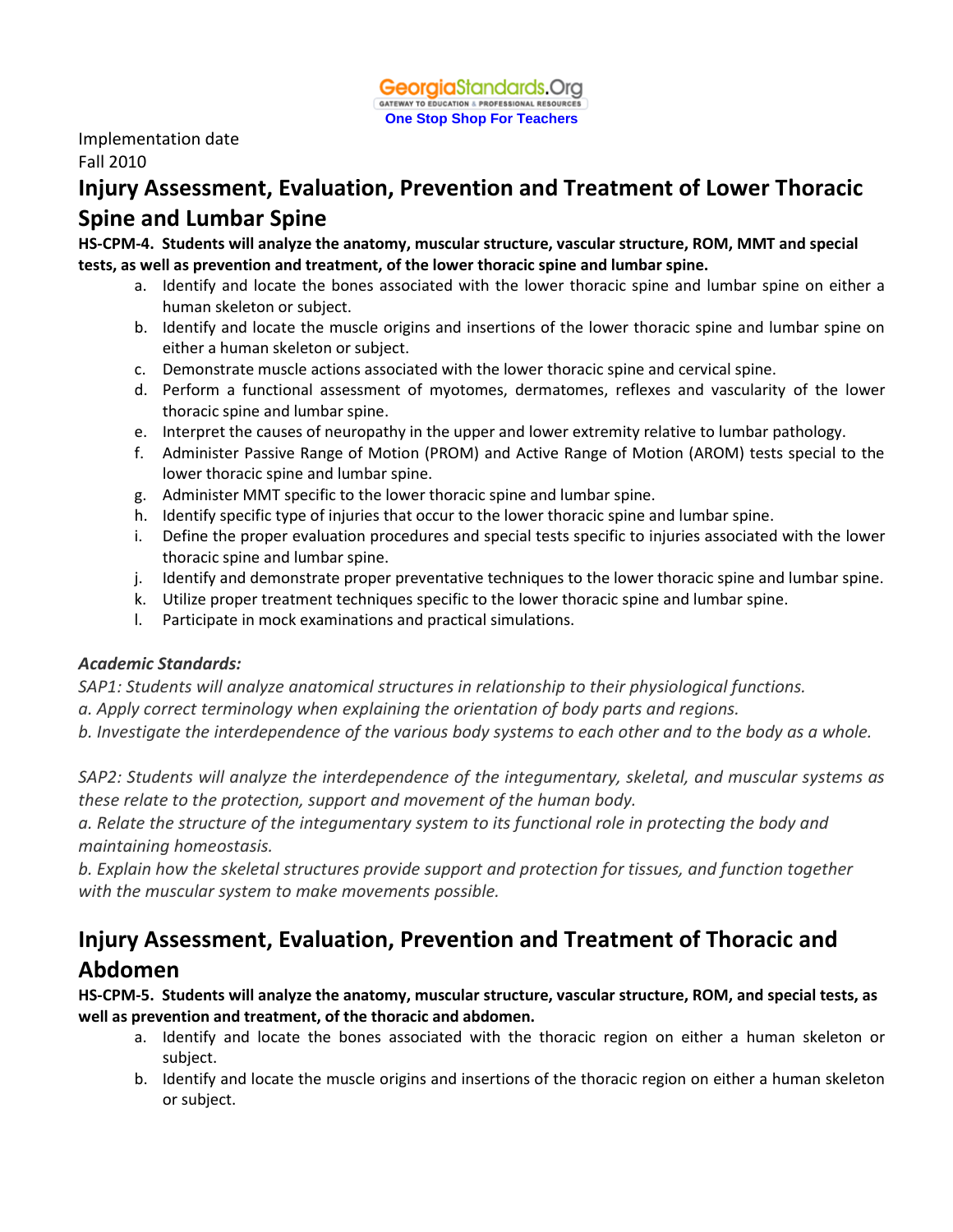#### Implementation date

#### Fall 2010

- c. Identify specific type of injuries that occur to the thoracic region and abdomen.
- d. Identify the potential consequences and signs and symptoms from direct or indirect trauma to the abdomen.
- e. Utilize proper treatment specific to thoracic and abdominal injuries.
- f. Perform an on-site examination of potential thoracic and abdominal injuries, indicating criteria for medical referral.

#### *Academic Standards:*

*SAP1: Students will analyze anatomical structures in relationship to their physiological functions.*

*a. Apply correct terminology when explaining the orientation of body parts and regions.*

*b. Investigate the interdependence of the various body systems to each other and to the body as a whole.*

*SAP2: Students will analyze the interdependence of the integumentary, skeletal, and muscular systems as these relate to the protection, support and movement of the human body.*

*a. Relate the structure of the integumentary system to its functional role in protecting the body and maintaining homeostasis.*

*b. Explain how the skeletal structures provide support and protection for tissues, and function together with the muscular system to make movements possible.*

# **Injury Assessment, Evaluation, Prevention and Treatment of Cardiorespiratory and Visceral Conditions**

**HS-CPM-6. Students will analyze the anatomy, muscular structure, vascular structure, as well as prevention and treatment, of cardiorespiratory and visceral region conditions.**

- a. Identify the function and anatomy of the cardiorespiratory system and visceral region.
- b. Identify specific type of injuries that occur to the cardiorespiratory system and visceral region.
- c. Define the signs and symptoms relative to the cardiorespiratory system that may be encountered.
- d. Perform an on-site examination of potential cardiorespiratory system and visceral region injuries, for emergent or non-emergent medical referral.

### *Academic standards:*

*SAP 1: Students will analyze anatomical structures in relationship to their physiological functions.*

*a. Apply correct terminology when explaining the orientation of body parts and regions.*

*b. Investigate the interdependence of the various body systems to each other and to the body as a whole.*

## *SAP 2: Students will analyze the interdependence of the integumentary, skeletal, and muscular systems as these relate to the protection, support, and movement of the human body.*

*a. Relate the structure of the integumentary system to its functional role in protecting the body and maintaining homeostasis.*

*b. Explain how the skeletal structures provide support and protection for tissues, and function together with the muscular system to make movements possible.*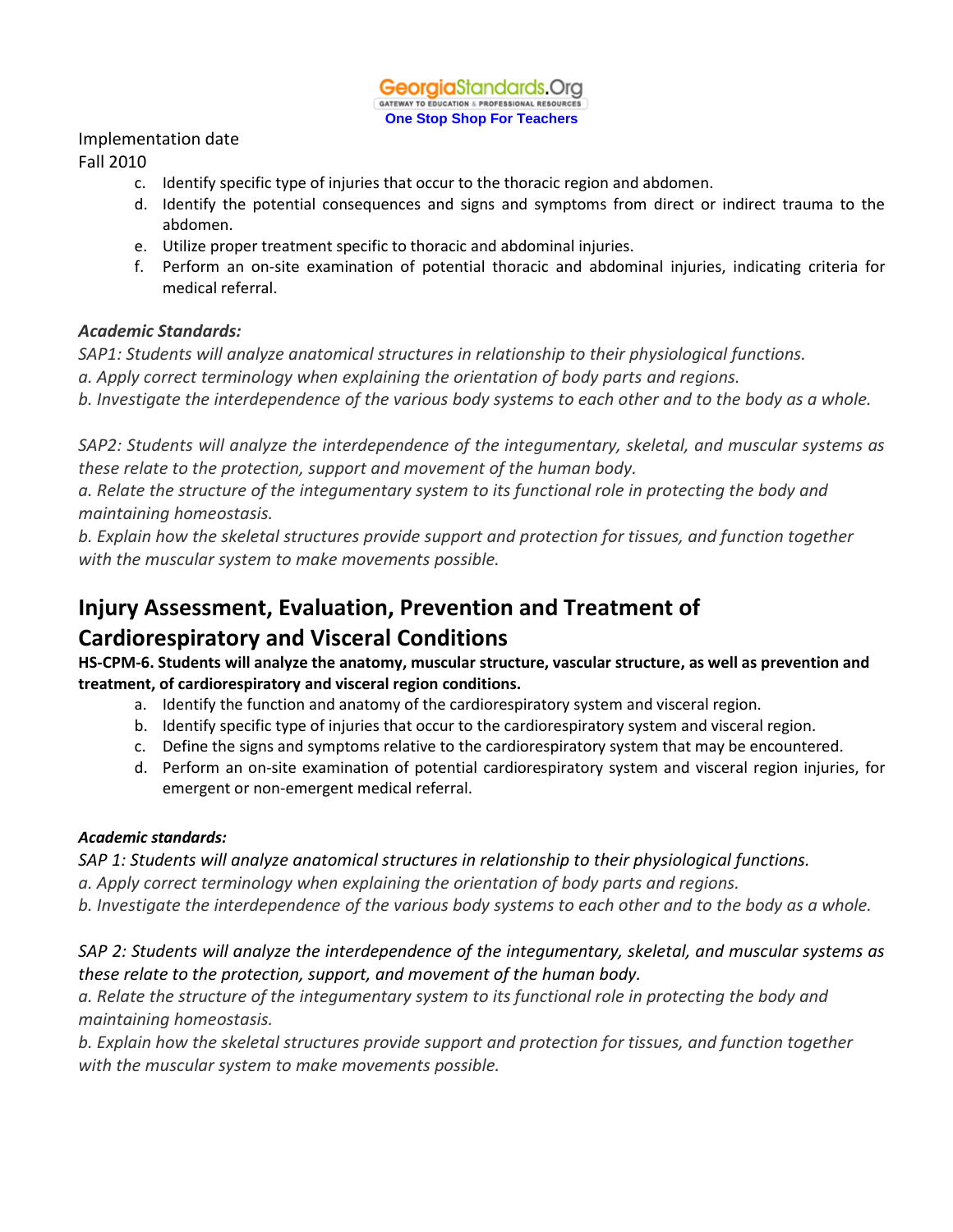

#### Implementation date

#### Fall 2010

*SAP 3: Students will assess the integration and coordination of body functions and their dependence on the endocrine and nervous systems to regulate physiological activities.*

*a. Interpret interactions among hormones, senses, and nerves which make possible the coordination of functions of the body. b. Investigate the physiology of electrochemical impulses and neural integration and trace the pathway of an impulse, relating biochemical changes involved in the conduction of the impulse. c. Describe how the body perceives internal and external stimuli and responds to maintain a stable internal environment, as it relates to biofeedback.*

*SAP 4: Students will analyze the physical, chemical, and biological properties of process systems as these relate to transportation, absorption, and excretion, including the cardiovascular, respiratory, digestive, excretory and immune systems.* 

*b. Analyze, and explain the relationships between the respiratory and cardiovascular systems as they obtain oxygen needed for the oxidation of nutrients and removal of carbon dioxide.*

*d. Examine various conditions that change normal body functions (e.g. tissue rejection, allergies, injury, diseases and disorders) and how the body responds.*

## **Infection Control in Physical Medicine**

**HS-CPM-7.Students will identify and describe pathogens commonly encountered in physical medicine and will demonstrate knowledge of infection control principles.**

- a. Describe the components of the chain of infection and methods for interrupting the chain
- b. Explain and demonstrate the use of standard precautions as described in the rules and regulations set forth by the Occupational Safety and Health Administration (OSHA)
- c. Practice aseptic techniques in the physical medicine setting
- d. Compare the different levels of aseptic control and their uses in physical medicine
- e. Demonstrate proper disposal of hazardous waste
- f. Utilize appropriate PPE whenever there is a risk for contact with bodily fluids
- g. Evaluate the role of the immune system in physical medicine.

#### *Academic standards:*

*SCSh2: Students will use standard safety practices for all classroom, laboratory, and field investigations. c. Follow correct protocol for identifying and reporting safety problems and violations.*

*SAP 4: Students will analyze the physical, chemical, and biological properties of process systems as these relate to transportation, absorption, and excretion, including the cardiovascular, respiratory, digestive, excretory and immune systems.* 

*d. Examine various conditions that change normal body functions (e.g. tissue rejection, allergies, injury, diseases and disorders) and how the body responds.*

## **Career Planning in Physical Medicine**

**HS-CPM-8. Students will participate in research and self-assessment to identify their choice of careers in the area of physical medicine.** 

a. Plan and evaluate a variety of careers in physical medicine and explain the educational requirements for each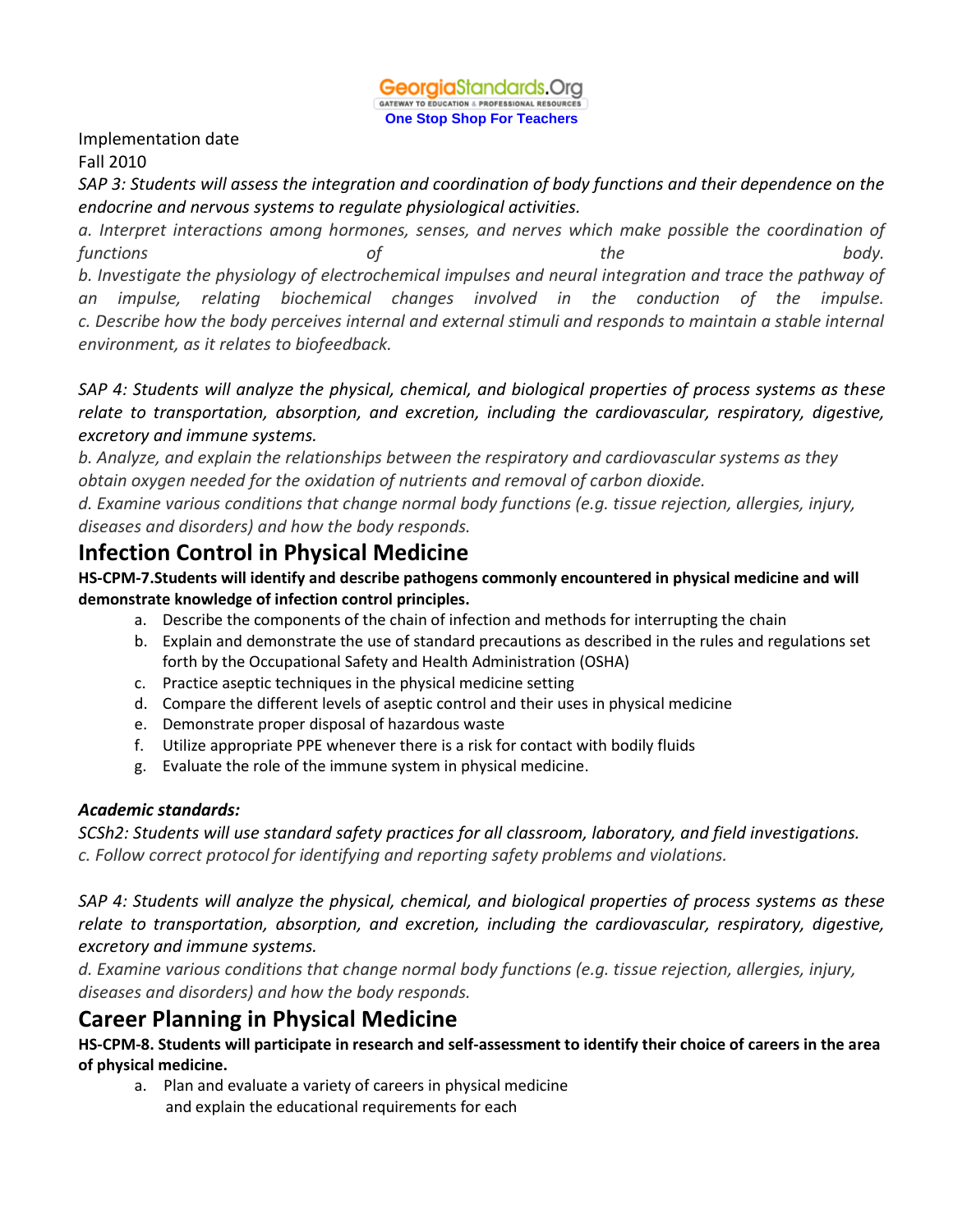#### Implementation date

#### Fall 2010

- b. Identify a variety of employment settings within physical medicine
- c. Identify the personal characteristics for a career in physical medicine
- d. Explain certification, accreditation, registration and licensure as it applies to disciplines within physical medicine
- e. Identify primary and secondary members of the physical medicine team and evaluate the roles and responsibilities of each member
- f. Identify and discuss the professional organizations and associations related to physical medicine and evaluate the benefits of membership in these organizations
- g. Develop a career plan and set long and short term goals that will enable them to be successful members of the physical medicine team.

#### *Academic standards:*

*ELA11C1: Students will demonstrate understanding and control of the rules of the English language, realizing that usage involves the appropriate application of conventions and grammar in both written and spoken formats. The student*

*a.Demonstrates an understanding of proper English usage and control of grammar, sentence, and paragraph structure, diction, and syntax.*

*ELA11LSV2 Students will formulates reasoned judgments about written and oral communication in various media genres. The student delivers focused, coherent, and polished presentations that convey a clear and distinct perspective, demonstrate solid reasoning, and combine traditional rhetorical strategies of narration, exposition, persuasion, and description.*

*c.Responds to questions with appropriate information.*

*g. Gives reasons in support of opinions expressed*

## **Role of Nutrition in Physical Medicine**

**HS-CPM-9.Students will evaluate the importance of nutrition in physical medicine.**

- a. Identify the six classes of nutrients and describe the functions of each
- b. Identify the five food groups and list several food sources for each group
- c. Asses the nutritional status of patients in physical medicine
- d. Define calorie and explain the role of calories in weight maintenance, weight loss, and weight gain
- e. Distinguish between the signs, symptoms, and treatment of various eating disorders
- f. Analyze the importance of water and describe signs of dehydration
- g. Compare and contrast different methods of fluid replacement for the physically active person
- h. Describe the components of a pre-event meal.

#### *Academic standards:*

*SAP 4: Students will analyze the physical, chemical, and biological properties of process systems as these relate to transportation, absorption, and excretion, including the cardiovascular, respiratory, digestive, excretory and immune systems.* 

*a. Describe the chemical and physical mechanisms of digestion, elimination, transportation, and absorption within the body to change food and derive energy.*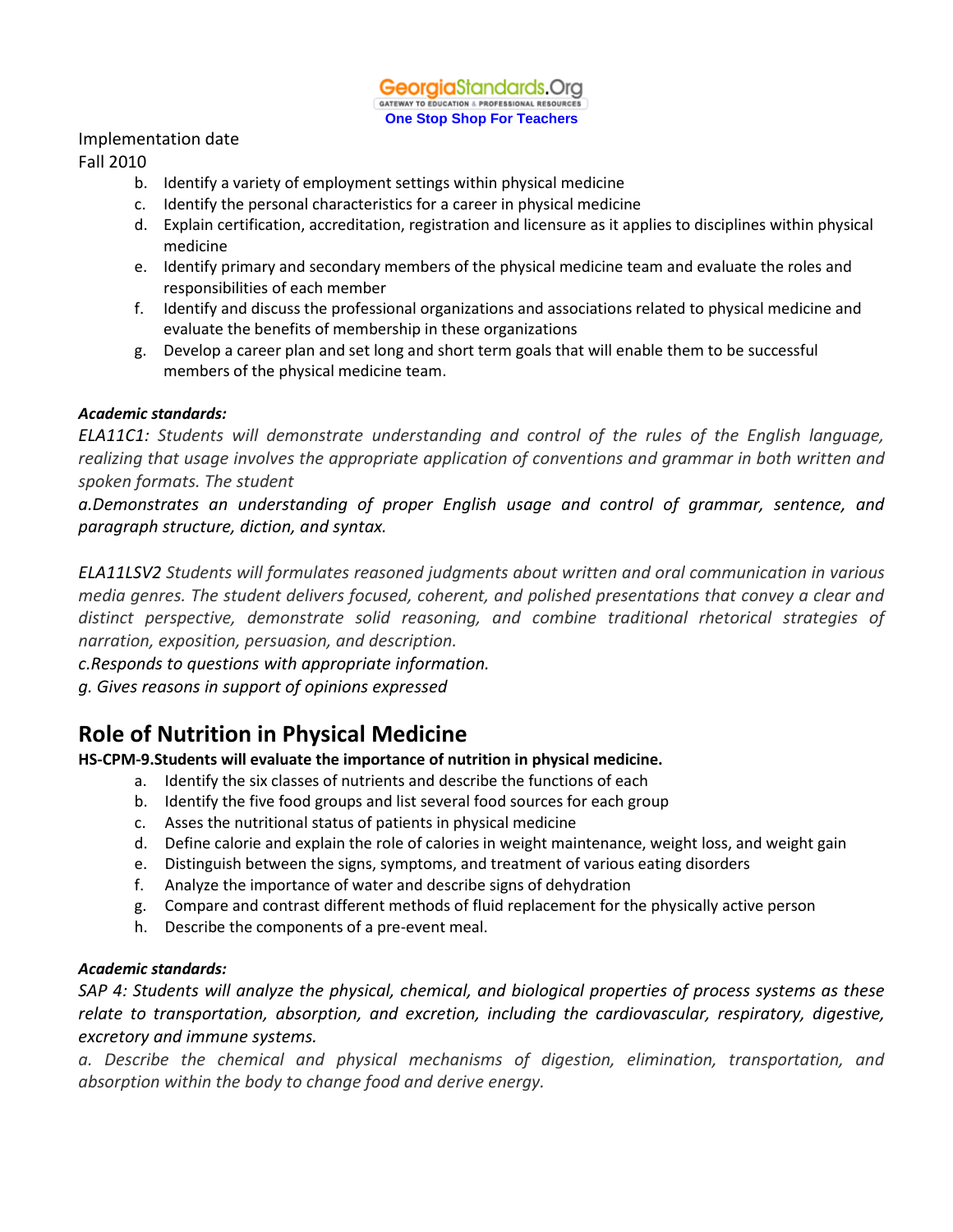

### Implementation date

### Fall 2010

*c. Relate the role of the urinary system to regulation of body wastes (i.e. water-electrolyte balance, volume of body fluids).*

# **Monitoring and Evaluating Client/Patient Status**

## **HS-CPM-10: Students will demonstrate the process for basic assessment (i.e. vital signs, height, weight, etc…), monitoring, reporting/recording patient/client's health status.**

- a. Perform all "beginning and ending" procedures utilized in a clinical setting (i.e. wash your hands, gather equipment, provide for privacy, etc…)
- b. Evaluate factors that may affect temperature, pulse, respirations, blood pressure, height and weight including normal and abnormal values.
- c. Demonstrate the ability to utilize and accurately read manual and electronic equipment to measure vital signs, height and weight using aseptic technique as well as use other assessment instruments and equipment according to manufacturer's guidelines and accepted safety practices.
- d. Utilize manual and electronic equipment to measure vital signs, height and weight.
- e. Report and record temperature, pulse, respirations, blood pressure, height and weight manually on graphic/flow sheets and/or electronically on mobile charts (when available) within designated time frame.
- f. Apply mathematical concepts and perform mathematical calculations appropriate to clinical expectations and/or work-based learning site.

### *Academic standards:*

*MM2P4: Students will make connections among mathematical ideas and to other disciplines. c.Recognize and apply mathematics in context outside of mathematics.* 

### *ELA10LSV1: Students will participate in student-to-teacher, student-to-student, and group verbal interactions.*

- *a. Initiates new topics in addition to responding to adult-initiated topics.*
- *b. Asks relevant questions.*
- *c. Responds to questions with appropriate information.*
- *d. Actively solicits another person's comments or opinion.*
- *e. Offers own opinion forcefully without domineering.*
- *f. Contributes voluntarily and responds directly when solicited by teacher or discussion leader.*
- *g. Gives reasons in support of opinions expressed.*

*h. Clarifies, illustrates, or expands on a response when asked to do so; asks classmates for similar expansions.* 

*i. Employs group decision-making techniques such as brainstorming or a problem-solving sequence (e.g., recognizes problem, defines problem, identifies possible solutions, selects optimal solution, implements solution, evaluates solution).*

*j. Divides labor so as to achieve the overall group goal efficiently.*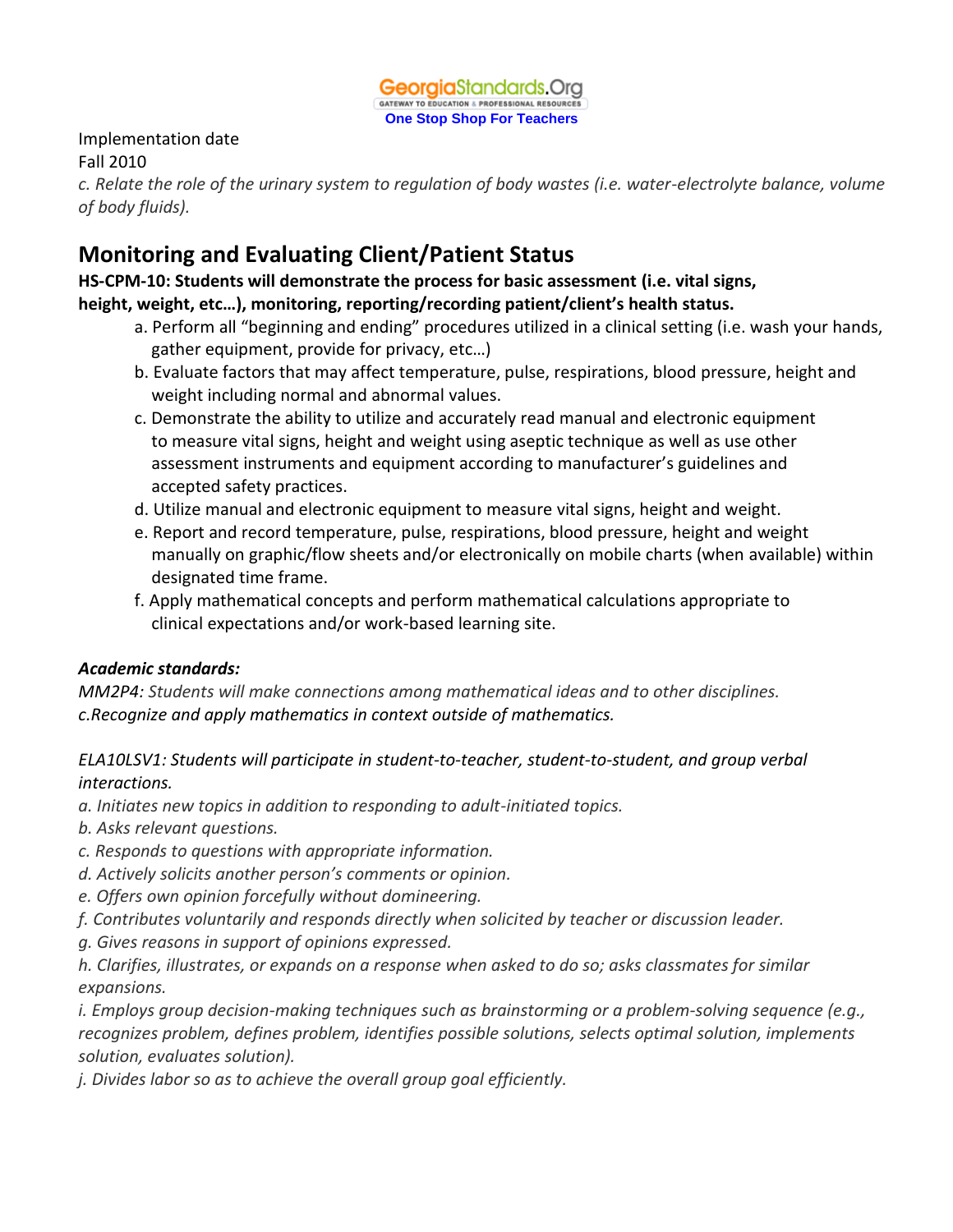Implementation date

Fall 2010

## **Environmental Issues**

**HS-CPM-11. Students will demonstrate knowledge and understanding of the environmental conditions such as heat, humidity, moisture, and cold that can impair the body's ability to function properly.**

- A. Define and correctly spell each of the key terms associated with environmental issues
- B. Identify the signs and symptoms of conditions caused by exposure to extreme environments
- C. Describe methods to prevent or minimize the effects of environmental conditions
- D. Describe methods of handling emergencies associated with extreme environmental conditions
- E. Identify the stresses of exercise in the heat and cold conditions in both the trained and untrained state
- F. Identify the adaptations that occur as a result of acclimatization to heat and cold conditions
- G. Describe precautions that should be taken in a lightning storm
- H. List the problems that air pollution presents and how they can be avoided

## **Emergency Action Planning**

Completion of this standard will enable students to obtain certifications in American Heart Association (AHA)Basic Life Support and/or American Red Cross (ARC) CPR.

#### **HS-CPM-12. Students will demonstrate the steps of Basic Life Support (BLS**).

- a. Demonstrate cardiopulmonary resuscitation on an infant; child and an adult (simulate using manikins).
- b. Utilize personal protection devices and the use of standard precautions for disease prevention.
- c. Identify when cardiopulmonary resuscitation may be discontinued once it has been initiated.
- d. Demonstrate the application, operation, and maintenance of an automated external defibrillator trainer.

#### *Academic standards:*

*SAP 4: Students will analyze the physical, chemical, and biological properties of process systems as these relate to transportation, absorption, and excretion, including the cardiovascular, respiratory, digestive, and excretory and immune systems.*

*b. Analyze, and explain the relationships between the respiratory and cardiovascular systems as they obtain oxygen needed for the oxidation of nutrients and removal of carbon dioxide.*

### *SCSh2: Students will use standard safety practices for all classroom, laboratory, and field investigations.*

- *a. Follow correct procedures for use of scientific apparatus.*
- *b. Demonstrate appropriate techniques in all laboratory situations.*
- *c. Follow correct protocol for identifying and reporting safety problems and violations.*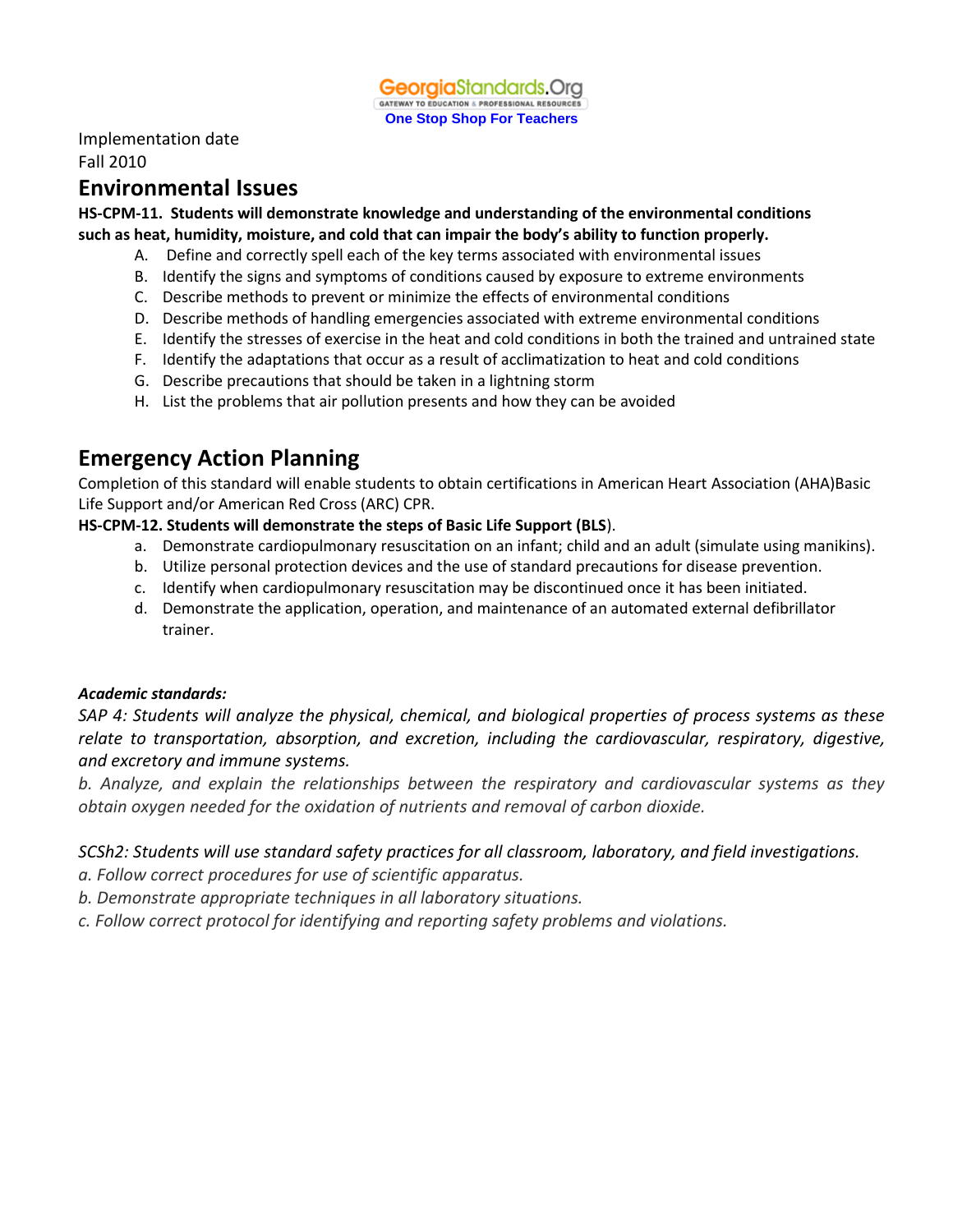

Implementation date Fall 2010

### **Reading Across the Curriculum**

### **Reading Standard Comment**

After the elementary years, students engage in reading for learning. This process sweeps across all disciplinary domains, extending even to the area of personal they experience text in all genres and modes of discourse. In the study of various disciplines of learning (language arts, mathematics, science, social studies), students must learn through reading the communities of discourse of each of those disciplines. Each subject has its own specific vocabulary, and for students to excel in all subjects, they must learn the specific vocabulary of those subject areas in context.

Beginning with the middle grades years, students begin to self-select reading materials based on personal interests established through classroom learning. Students become curious about science, mathematics, history, and literature as they form contexts for those subjects related to their personal and classroom experiences. As students explore academic areas through reading, they develop favorite subjects and become confident in their verbal discourse about those subjects.

Reading across curriculum content develops both academic and personal interests in students. As students read, they develop both content and contextual vocabulary. They also build good habits for reading, researching, and learning. The Reading Across the Curriculum standard focuses on the academic and personal skills students acquire as they read in all areas of learning.

Students will enhance reading in all curriculum areas by:

- a. Reading in all curriculum areas
	- Read a minimum of 25 grade-level appropriate books per year from a variety of subject disciplines and participate in discussions related to curricular learning in all areas.
	- Read both informational and fictional texts in a variety of genres and modes of discourse.
	- Read technical texts related to various subject areas.
- b. Discussing books
	- Discuss messages and themes from books in all subject areas.
	- Respond to a variety of texts in multiple modes of discourse.
	- Relate messages and themes from one subject area to messages and themes in another area.
	- Evaluate the merit of texts in every subject discipline.
	- Examine author's purpose in writing.
	- Recognize the features of disciplinary texts.
- c. Building vocabulary knowledge
	- Demonstrate an understanding of contextual vocabulary in various subjects.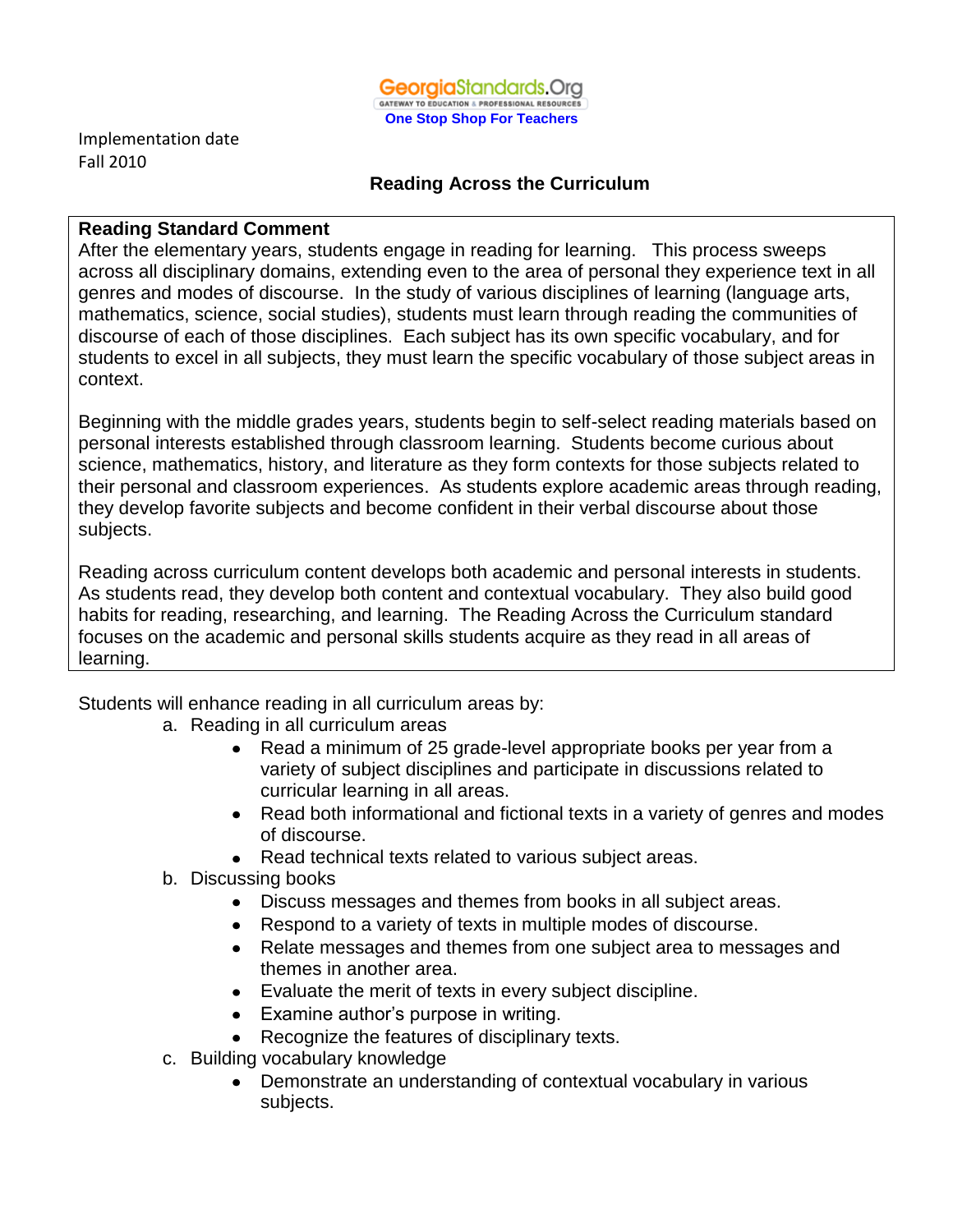Implementation date Fall 2010

- Use content vocabulary in writing and speaking.
- Explore understanding of new words found in subject area texts.
- d. Establishing context
	- Explore life experiences related to subject area content.
	- Discuss in both writing and speaking how certain words are subject area related.
	- Determine strategies for finding content and contextual meaning for unknown words.

## **CTAE Foundation Skills**

The Foundation Skills for Career, Technical and Agricultural Education (CTAE) are critical competencies that students pursuing any career pathway should exhibit to be successful. As core standards for all career pathways in all program concentrations, these skills link career, technical and agricultural education to the state's academic performance standards.

The CTAE Foundation Skills are aligned to the foundation of the U. S. Department of Education's 16 Career Clusters. Endorsed by the National Career Technical Education Foundation (NCTEF) and the National Association of State Directors of Career Technical Education Consortium (NASDCTEC), the foundation skills were developed from an analysis of all pathways in the sixteen occupational areas. These standards were identified and validated by a national advisory group of employers, secondary and postsecondary educators, labor associations, and other stakeholders. The Knowledge and Skills provide learners a broad foundation for managing lifelong learning and career transitions in a rapidly changing economy.

**CTAE-FS-1 Technical Skills:** Learners achieve technical content skills necessary to pursue the full range of careers for all pathways in the program concentration.

**CTAE-FS-2 Academic Foundations:** Learners achieve state academic standards at or above grade level.

**CTAE-FS-3 Communications:** Learners use various communication skills in expressing and interpreting information.

**CTAE-FS-4 Problem Solving and Critical Thinking:** Learners define and solve problems, and use problem-solving and improvement methods and tools.

**CTAE-FS-5 Information Technology Applications:** Learners use multiple information technology devices to access,